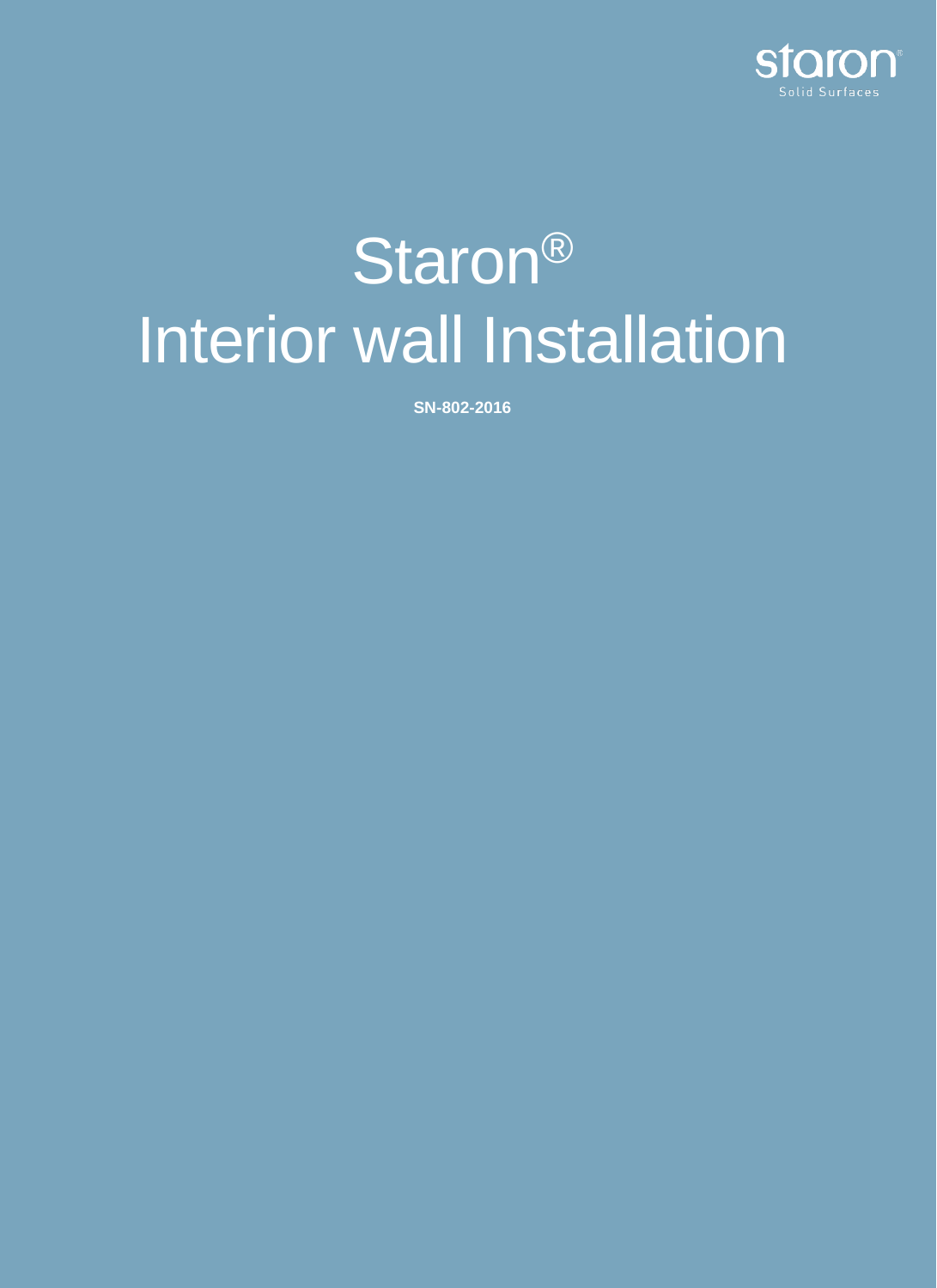### Table of Contents

#### **SN-802-2016**



#### **1. Introduction**

#### **2. Consideration before specification**

#### **3. Precaution colors**

- 3.1 Pearl particulates colors
- 3.2 High transmittance colors
- 3.3 Dark colors

#### **4. Installation**

- 4.1 Silicon bonding
- 4.2 Bolting
- 4.3 Dry anchor installation
- 4.4 Joint design

#### **5. Thermal expansion**

- 5.1 Thermal expansion coefficient
- 5.2 Installation in consideration of the heat expansion

#### **6. Precautions in wall installation**

- 6.1 Seam line
- 6.2 Transmittance
- 6.3 Cracks or deformations

#### **7. Maintenance**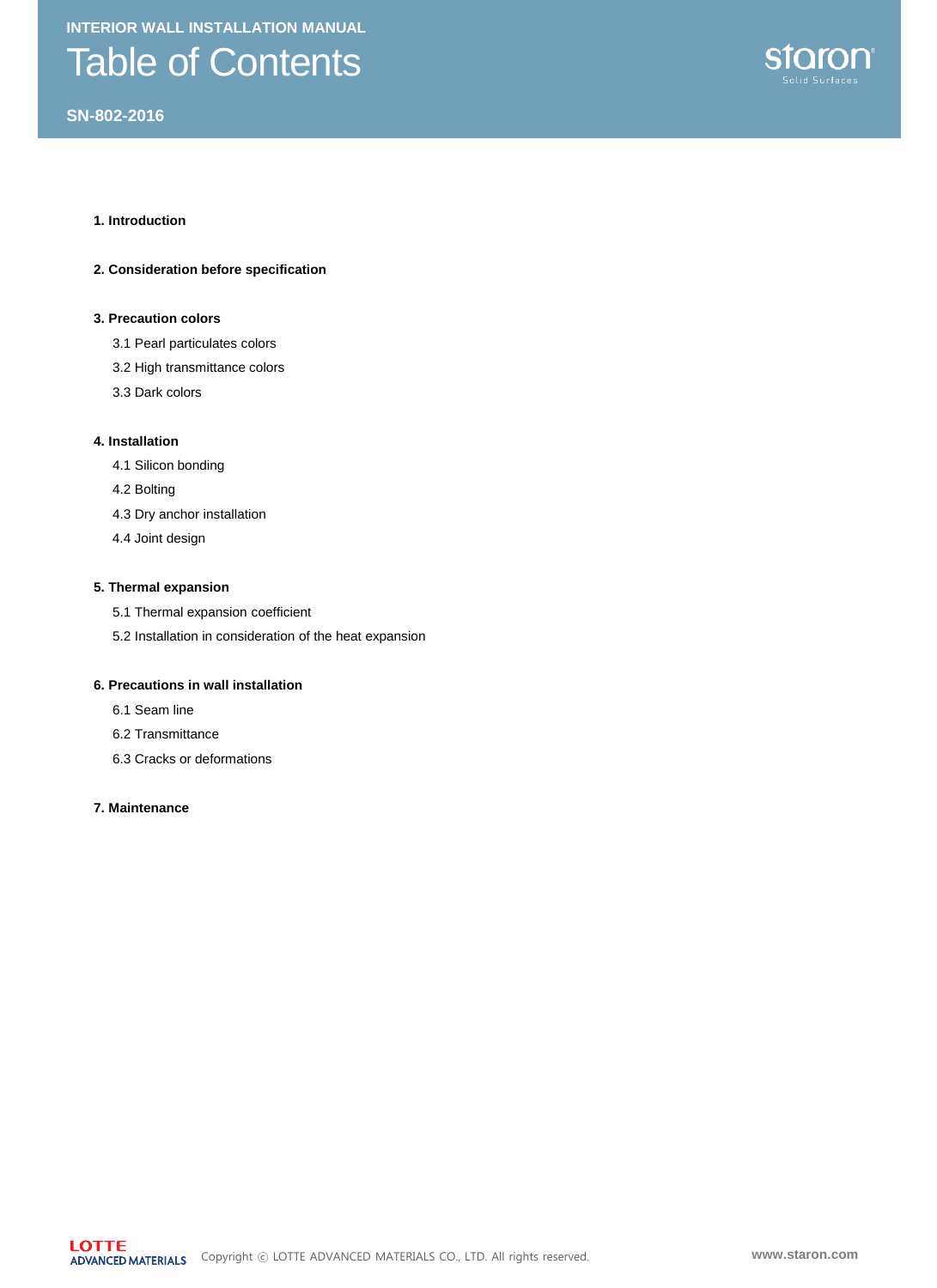### 1. Introduction



The Staron is an superb interior material that has non-porous and uniform composition to provide with luxuriousness and subtle texture. Its natural texture with practicability and a variety of colors in wide range of choices will provide you with a work of art in your kitchen, living room and bathroom. With infinite design possibilities, the Staron makes a creative living space possible. The Staron used in interior wall material, in particular, provide seamless and flawless surface and is easy to clean and maintain when soiled. It is suitable interior material in galleries where a variety of products are displayed.

#### **Advantages of Staron**

- Stain resistance
- Fungus and bacteria resistance
- Sanitary product with no pores
- Harmless to human
- Easy maintenance
- Superb durability
- Convenient process ability
- Luxurious texture that sets it apart from other material

#### **Applications**

- Kitchen counter
- Interior wall
- Table, desk
- Toilet cubicle, shelves
- Door seal
- **Sink**
- Interier sculpture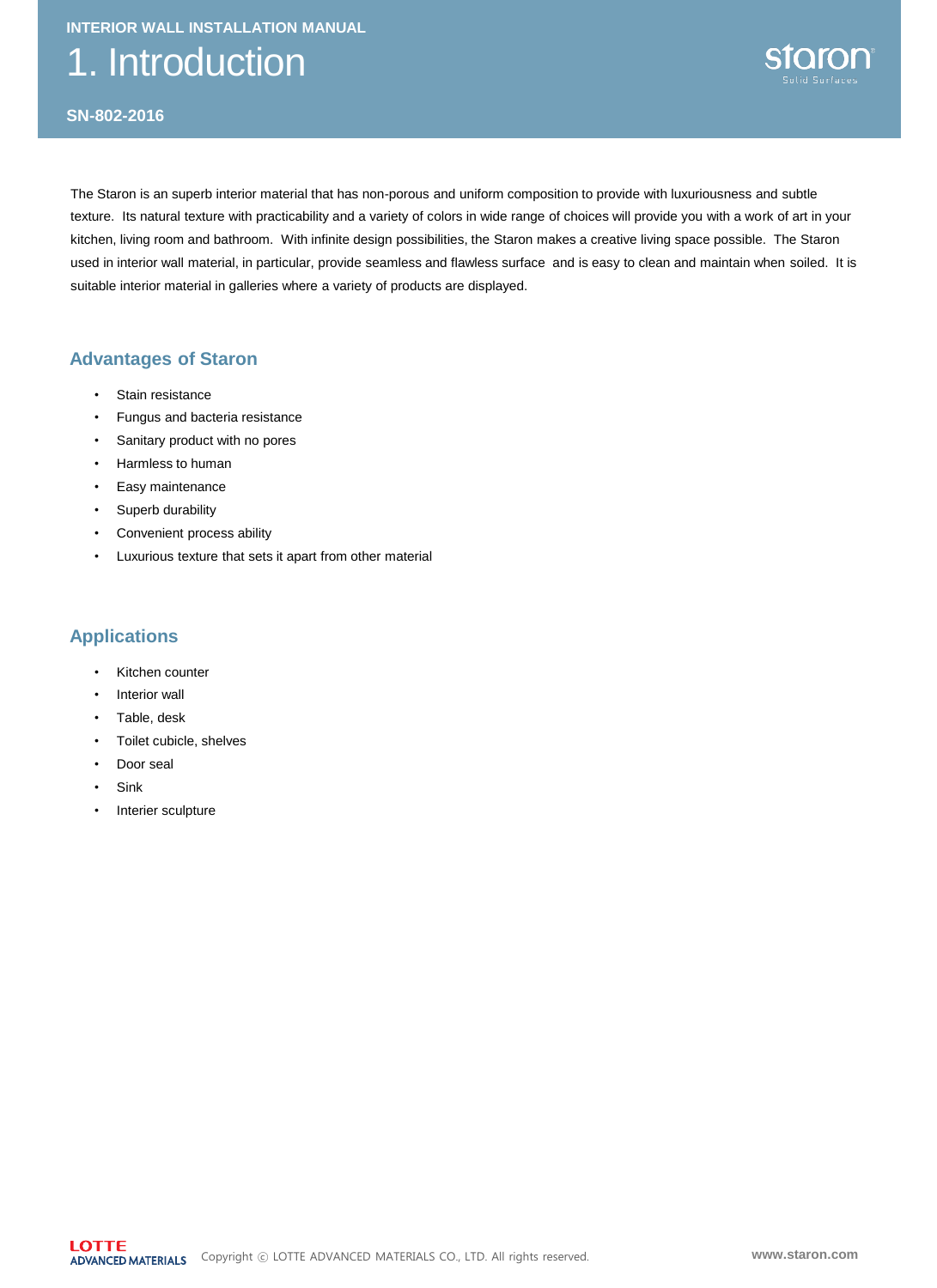# 2. Consideration before specification



#### **SN-802-2016**

Be aware of the followings prior to installing the Staron Interior wall

|               | Consideration                                                                                                                                                                                                                                                                                                                                                                                                                                                                                                                                           |
|---------------|---------------------------------------------------------------------------------------------------------------------------------------------------------------------------------------------------------------------------------------------------------------------------------------------------------------------------------------------------------------------------------------------------------------------------------------------------------------------------------------------------------------------------------------------------------|
| Substrate     | The substrate where Staron is to be installed should have sufficient physical property and structural<br>safety for stable bonding. When using an adhesive such as silicon, remove any dust, moisture or oily<br>material that may interfere with the adhesive. When the Staron is attached on the plaster board, MDF or<br>plywood, check the bonding strength of adhesive between Staron and substrate. Also consider the<br>possibilities of any problem with deformation caused by moisture and the adhesion.                                       |
| Fixing method | Using the silicone adhesive is the most common method in installation. Using Epoxy is allowed<br>depending on the site conditions. When Staron is installed for high wall application, consult with<br>installation expert. Depend on the project, special anchors or other fixing method can be applied.                                                                                                                                                                                                                                               |
| Staon Sheet   | The Staron in 6mm and 12mm thicknesses are both applicable in interior installation . Its light<br>transmittance differs depending on the color and thickness. The 6mm Staron, in particular, the installed<br>may be visible through since its light transmittance is higher then 12mm. Please test with a sample prior<br>to installation. The transmittance is the unique characteristic of the product.<br>When Staron pieces are joined, the pieces should be of same LOT. Different LOT Sheets will show color<br>difference along the seam line. |
| Seam line     | Staron adhesive exclusively made for the Staron sheet is available. It is recommended to reinforce seam<br>line since the point may be weaker. In case of installing a large area, leave joint gap in consideration of<br>the thermal expansion. If not, it may cause cracks. Joint gap can be fabricated in a variety of designs. In<br>case of filling the joint, flexible silicon is recommended.                                                                                                                                                    |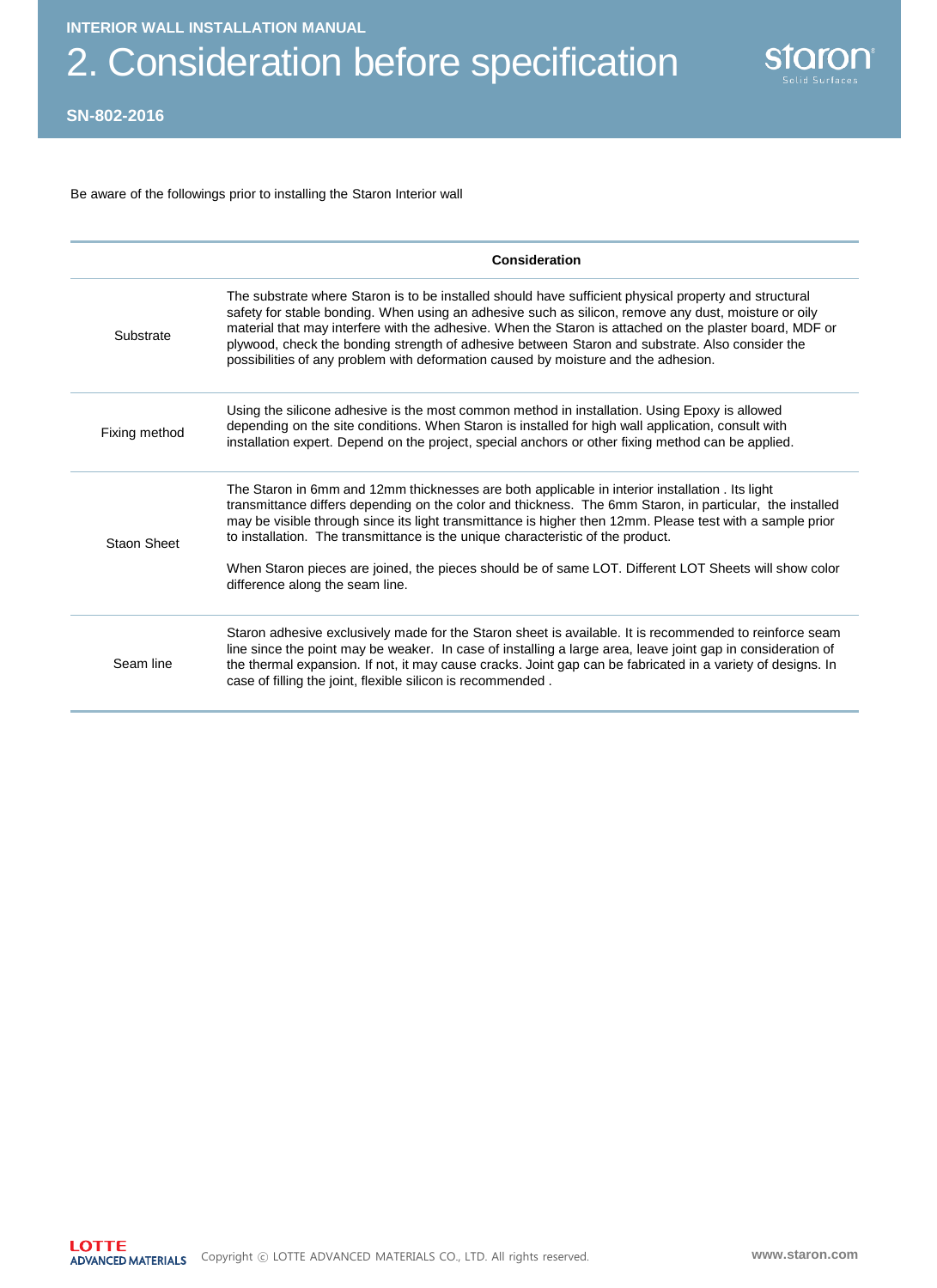### 3. Precaution colors

**SN-802-2016**

Please make color selections in consideration of the following characteristics by color.

#### **3.1 Pearl particulates colors**

Some of the Staron® colors contain pearl particulates for shining effects. Such product may look different depending on the viewing direction because of pearl particulate. Therefore, pearl particulate colors have to be joined wiht the same direction refering to the "Staron pearl particulate directions (No. SN-305)" for other details and technical specifications. Pearl particulate colors are as the following:

- Metallic : Beach, Cosmos, Galaxy, Yukon, Satin gold, Sleek silver
- Tempest : Bronze star, Caviar, Copper plate, Igneous
- Quarry : Starred, Minette

#### **3.2 High transmittance colors**

The transmittance of staron is vary depending on its thickness and color. The installation should be done in consideration of the transmittance by color. If the transmittance is not a desired effect, please test with a sample prior to installation.

| Color          | thickness       | <b>Transmittance</b> |
|----------------|-----------------|----------------------|
| Ivory          | 6 <sub>mm</sub> | 3%                   |
| Sunflower      | 6 <sub>mm</sub> | 4%                   |
| Fog            | 6mm             | 5%                   |
| Natural        | 6mm             | 6%                   |
| Pearl          | 6 <sub>mm</sub> | 9%                   |
| Dazzling white | 6 <sub>mm</sub> | 23%                  |

#### **3.3 Dark colors**

Consider a fact that the darker color easily shows any small scratches and stains when sanding a large wall. Select the color considering the difficulty in sanding. Please refer the to provisional installation manual for how to sand.

| Soliid   | Berry frost, Bliss, Blonde, California Poppy, Cool mint, Eggplant, Iris, Onyx, Placid, Powder blue,<br>Serene, Steel, Univers |
|----------|-------------------------------------------------------------------------------------------------------------------------------|
| Sanded   | Clay, Dark Nebula, Mocha, Onyx, Slate, Tundra                                                                                 |
| Aspen    | Lava, Mine, Sky, Jade                                                                                                         |
| Pebble   | Blue, Chocolate, Copper, Ebony, Sienna, Terrain                                                                               |
| Quarry   | Bluff, Mesa, Palisade, Starred, Minette                                                                                       |
| Metallic | Cosmos, Galaxy, Satin gold, Sleek silver                                                                                      |
| Tempest  | All colors                                                                                                                    |
| Special  | Earthen Bark, Earthen Stratum, Mosaic Black Bean, Mosaic Nimbus                                                               |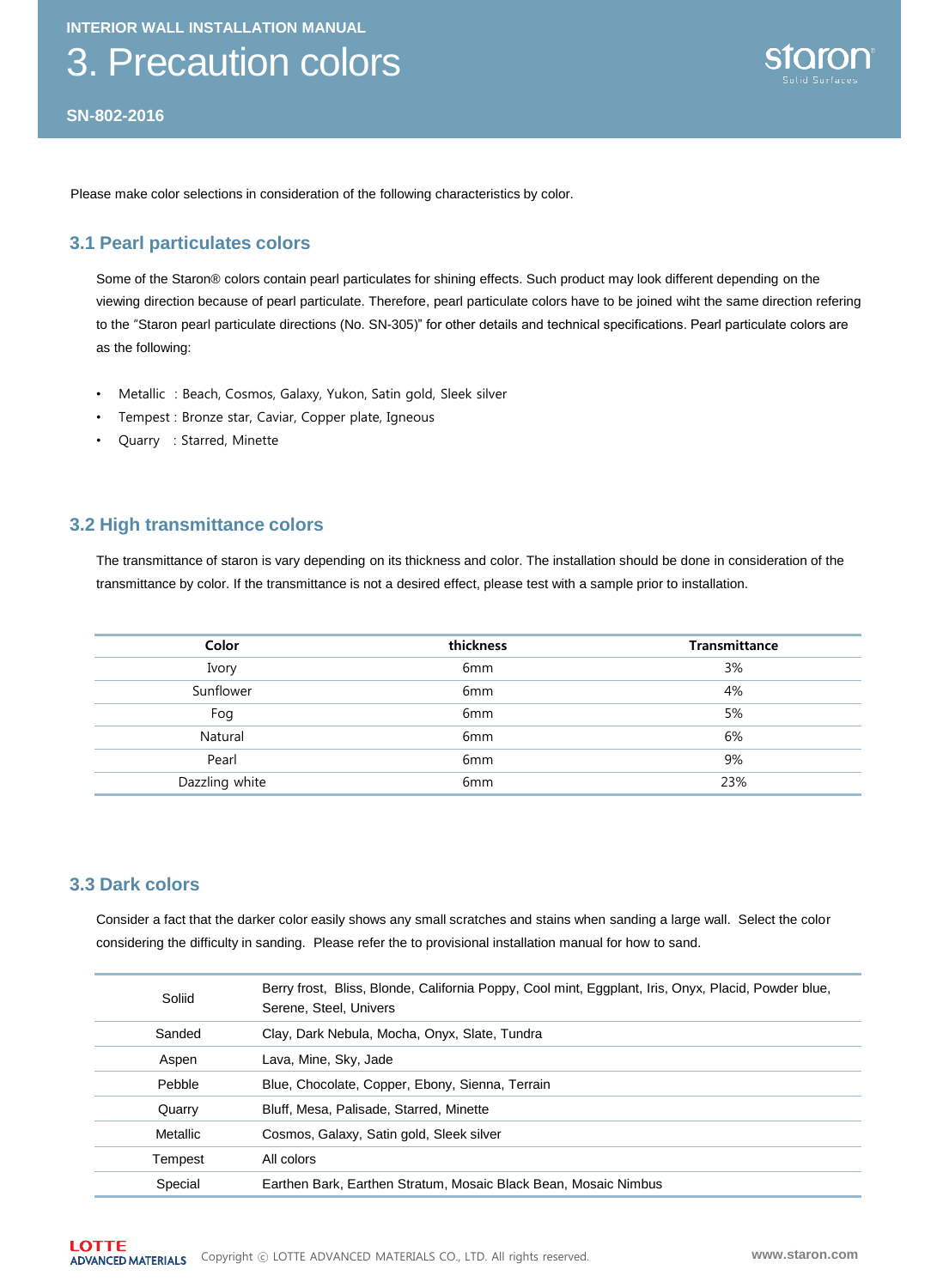4. Installation



#### **4.1 Silicon bonding**

Use the 100% silicon sealant when bonding the Staron® plate directly on a wall. Completely remove any dust or oily stain prior to the installation on a wall. The vertical and horizontal deviation allowance on a wall is within 3mm per 3m.

#### **How to coat with silicon**

- ① Cut the silicon nozzle about 5~10mm to reveal a hole.
- ② Apply the silicon around the edge and about 20mm away from the edge.
- ③ Leave a core type silicon consistently in every 300mm. <Fig 1>
- ④ Put enough force against the wall so that the silicon is evenly distributed between the wall and plate. The distributed silicon should be at least 1.5mm in thickness.
- ⑤ In order to minimize the gap forming due to heat expansion, the distance between the plates should be at least 3mm.
- ⑥ It is alright to use additional hot melt adhesive or 3M two-sided adhesive tape to prevent the plates from moving while the silicon is drying.



 $<$ Fig 1>

#### **4.2 Bolt bonding**

Drill holes on the plate and use screws to attach the plate. However, make sure to drill holes prior to using screws since the Staron may crack if screws or bolts are directly used on it. Holes made in this process can be plugged with plugs made with CNC using the exclusive adhesive. <Fig 2>

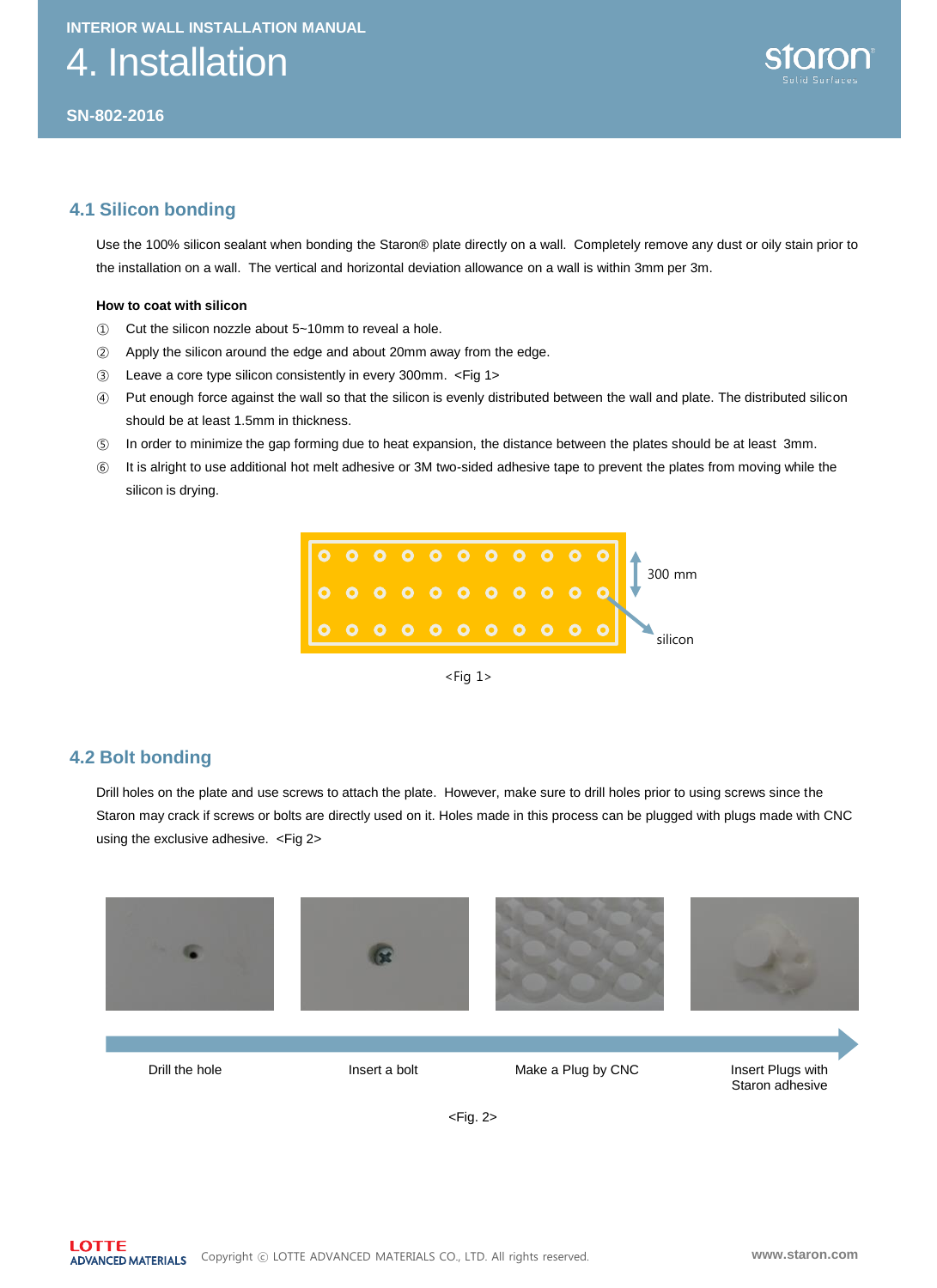4. Installation

**SN-802-2016**



#### **4.3 Dry anchor installation**

The installation can be done using anchors on tall walls or if sturdy installation is required. Place the under cut anchors on the rear of plate and fix them on anchors already mounted on the wall.



대패트SET  $-125$ 

 $\Psi$ G.L

특수영금[해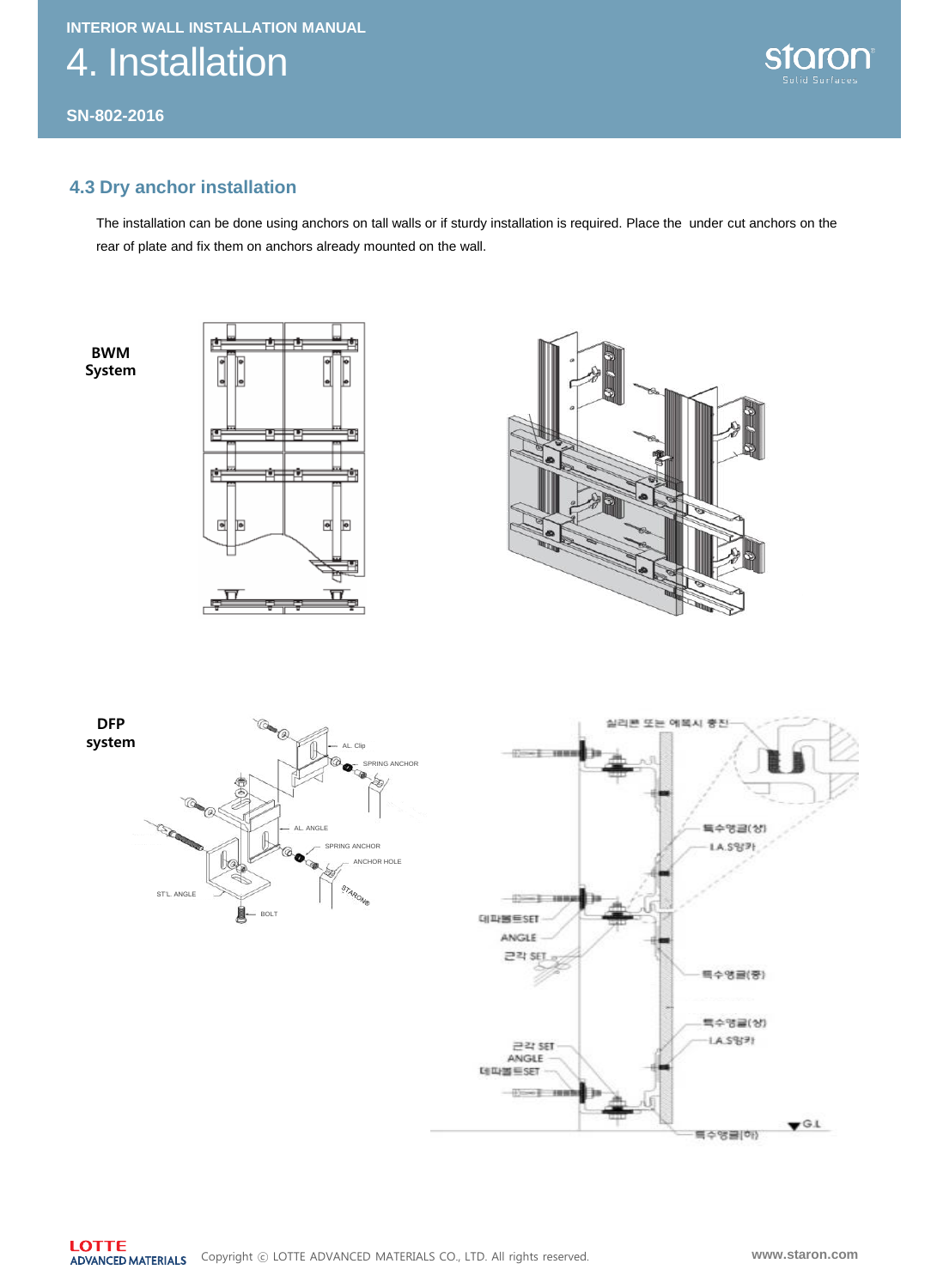4. Installation



STARON® tongue

K

#### **4.4 Joint design**

There are a variety joints available in consideration of heat expansion depending on the interior temperature variations. Using the Staron exclusive adhesive in an area with small or no heat expansion is allowed.

#### 1) Joint type

#### 2) Seaming

In bonding the plates with the Staron exclusive adhesive, determine the size of plate depending on its weight and heat expansion which should not exceed 5m×5m. Heat expanding joints are available by plate specification and heat expansion coefficient. Please refer the description in the back of this page.

For seamless bonding, make sure to use the mirror cutting method. Remove any foreign objects completely from the cut surface using alcohol prior to bonding the seam. Refer to the Staron provisional installation manual for details.

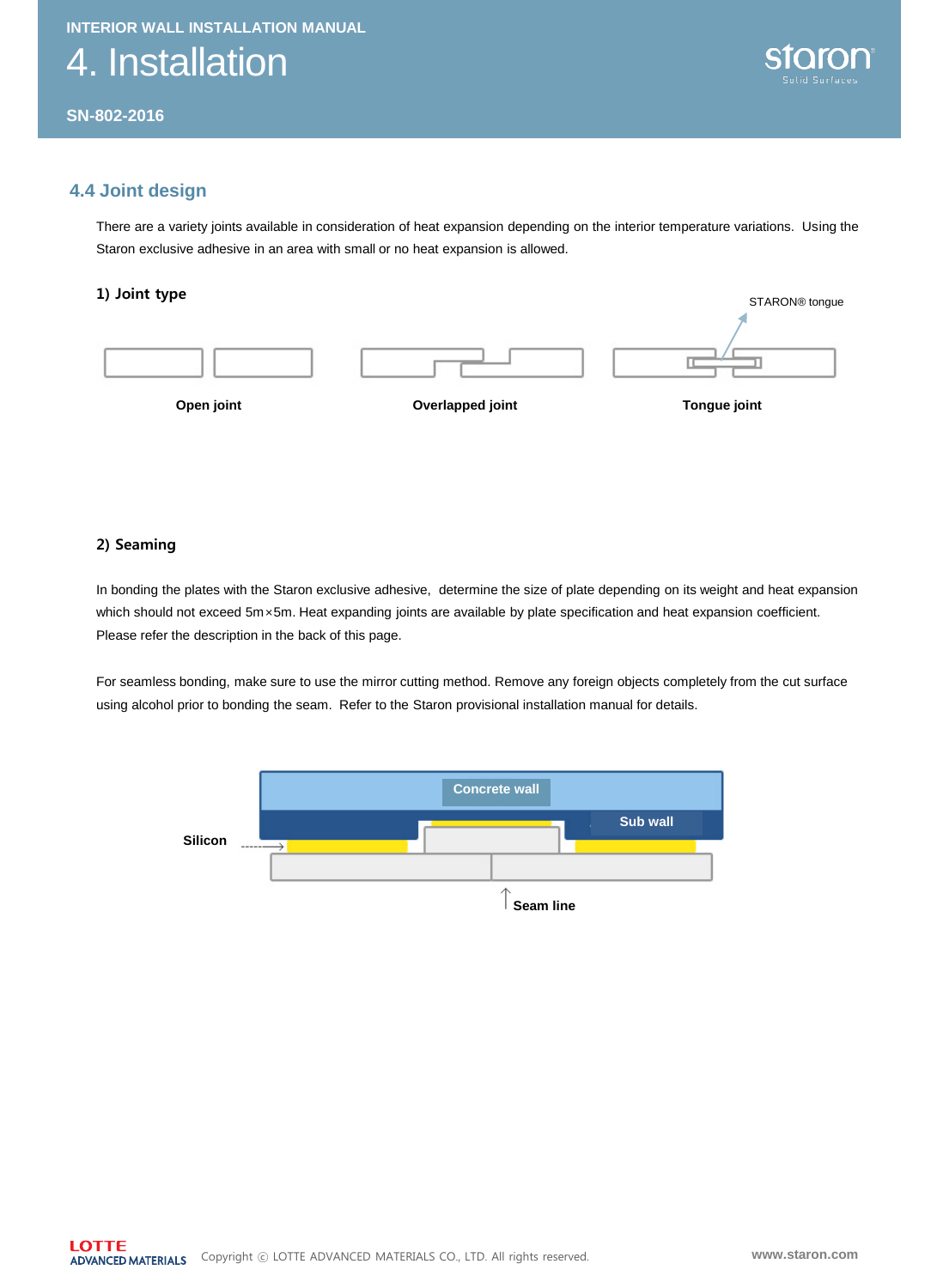## 5. Thermal expansion



**SN-802-2016**

#### **5.1 Thermal expansion coefficient**

It refers to a change in unit length of the material with changes in temperature (℃). It is a unique quality in all material.

- − Heat expansion coefficient of Staron: 3.6 ×10-5 mm/mm ℃
- − Computation of expanded length due to heat: heat expansion coefficient x length of the plate (mm) x temperature change  $(C)$  = expanded length due to temperature change (mm)

Example) When a 3m plate is exposed to 40℃ temperature change, its expansion or contraction will be approximately 4.3mm.



#### **5.2 Installation in consideration of the heat expansion**

Heat expansion or contraction of the plate may cause cracks or deformation as well as damaging other products. It may cause the removal of wall in some extreme cases. Thus, it is very important to put the heat expansion in the consideration. Please consider gaps between joints and between the wall and Staron in the design stage.

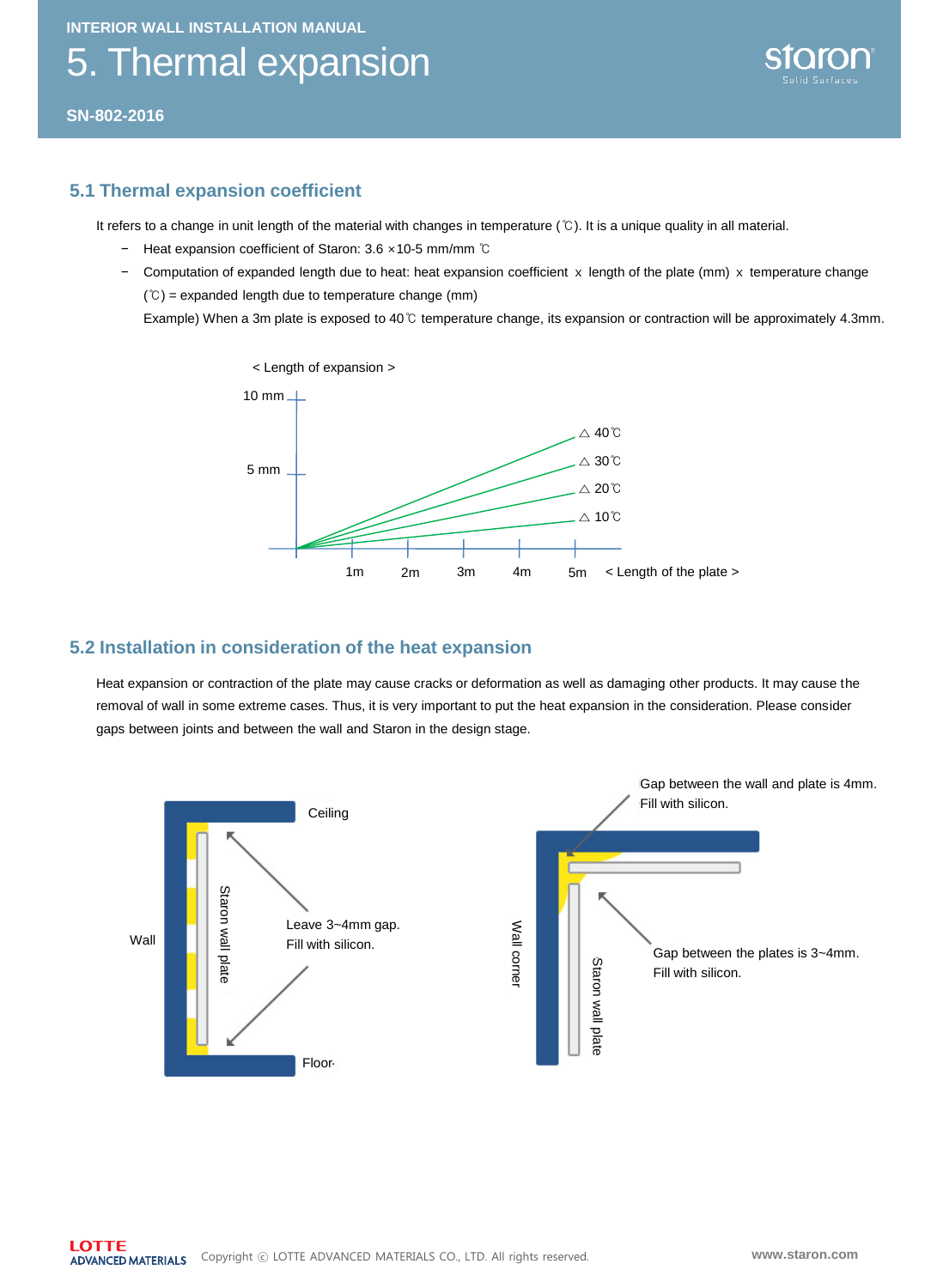# 6. Precautions in installation



**SN-802-2016**

#### **6.1 Seam marking**



- There are cases where seam lines are visible where the Staron is bonded.
- It is caused by coarse boding surface or foreign objects.
- To minimize this, use a router to cut the bonding seams at the same time so that it provides a perfect Dry fit with plates. (Refer to mirror cutting method and the Staron provisional installation manual.) Clean with alcohol to rid of stains and use the exclusive adhesive for the seamless installation.

#### **6.2 Transmittance**



- There are cases where the foundation wall or structures underneath are transmitted and visible.
- It is caused by the transmittance. Thus, the installation should be done not to permit any light to penetrate.
- Layering the structure underneath with a plywood is a way to avoid the transmittance if there is a light source through the rear foundation. There also are translucent silicon or dark colored silicon if it is the silicon shadow that is being transmitted.

#### **6.3 Cracks and deformation**



- Cracks and deformations are caused by the heat expansions.
- Leave enough gap if any heat expansion is expected. Maintain the temperature it is normally used in while it is being installed to minimize the heat expansion and contraction after the installation is completed.